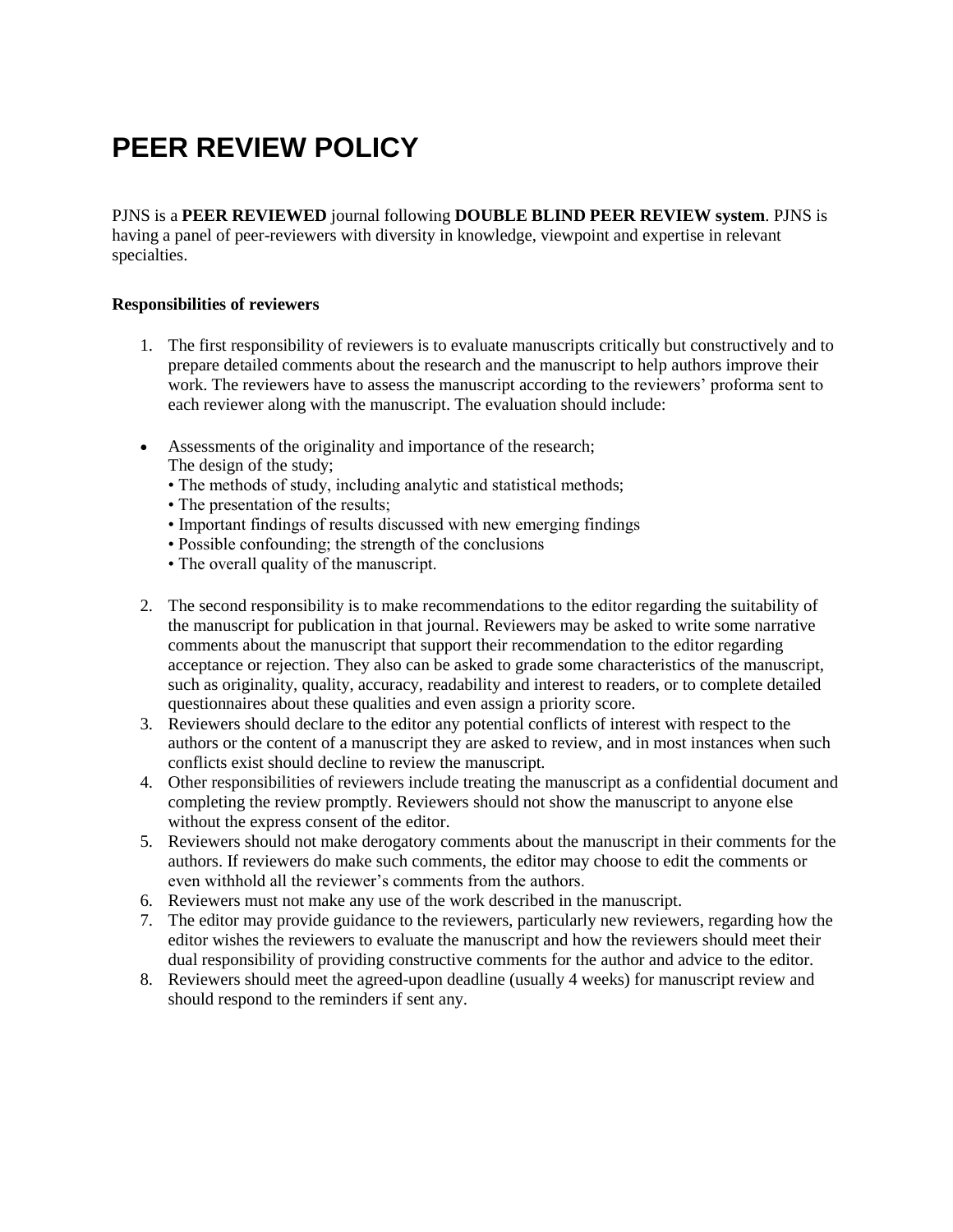#### **Identification and evaluation of reviewers**

- 1. The editor will establish a reviewer database that includes information about the expertise of each reviewer as well as addresses and other contact information.
- 2. The editor may identify potential reviewers on the basis of personal knowledge of the topic or from among the authors of references in the manuscript, the membership of the professional societies, colleagues at affiliated institutions, or computer searches of databases such as PubMed, Medline, Publon etc or by asking for names from reviewers who decline to review the manuscript (see below).
- 3. Only those reviewers who consent to be on review panel will be added to the PJNS online review and tracking system.
- 4. Authors may suggest reviewers for their manuscript, whether invited to do so by the editor or not. The editor may choose to use one or more of these reviewers, but are under no obligation to do so. Authors may ask that certain people not be asked to review their manuscript and editor may decide the case accordingly.
- 5. The editor will ask reviewers, by telephone or e-mail, if they are willing to review a particular manuscript, and give them a date that the review is due at the editorial office (usually 3 to 4 weeks), rather than simply sending the manuscript to the reviewer. As the same time, the editor can ask for the names of others who might review the manuscript should the person initially contacted decline.
- 6. The editor is responsible for keeping track of reviewers, and taking steps to make sure reviews are completed in a timely manner. Each peer review is rated by the editor assigned to the manuscript and stored with the reviewer's profile. This rating becomes part of the reviewing history of each peer reviewer, and can be viewed by the editors as they select potential reviewers for future manuscripts. The reviewer database also contains information on the reviewers' areas of expertise; the number of previous invitations to review and number accepted; dates of submitted reviews, and days taken to produce reviews. Reviewers who consistently decline invitations or who write brief unhelpful reviews are eventually removed from the database.
- 7. To avoid overworking reviewers, each reviewer will be asked to evaluate no more than one manuscript per month. Reviewer has the right to decline the review due to any reason.

**Note:** Due to blind peer review policy, review details are not shared publicly, however can be shared to International Indexing agencies, [Higher Education commission Pakistan](https://www.hec.gov.pk/english/pages/home.aspx) & [Pakistan Medical](http://www.pmdc.org.pk/)  [Commission](http://www.pmdc.org.pk/) on demand or during journal evaluation process, as the case may be.

## **Rewarding reviewers**

- "Thank you" email will be sent immediately on completion of the review to each reviewer through online review system.
- Review-credit certificate, duly signed by the editor will be sent through email to the reviewer on demand.
- Names of reviewers will be published online as well as in print copy of the journal.